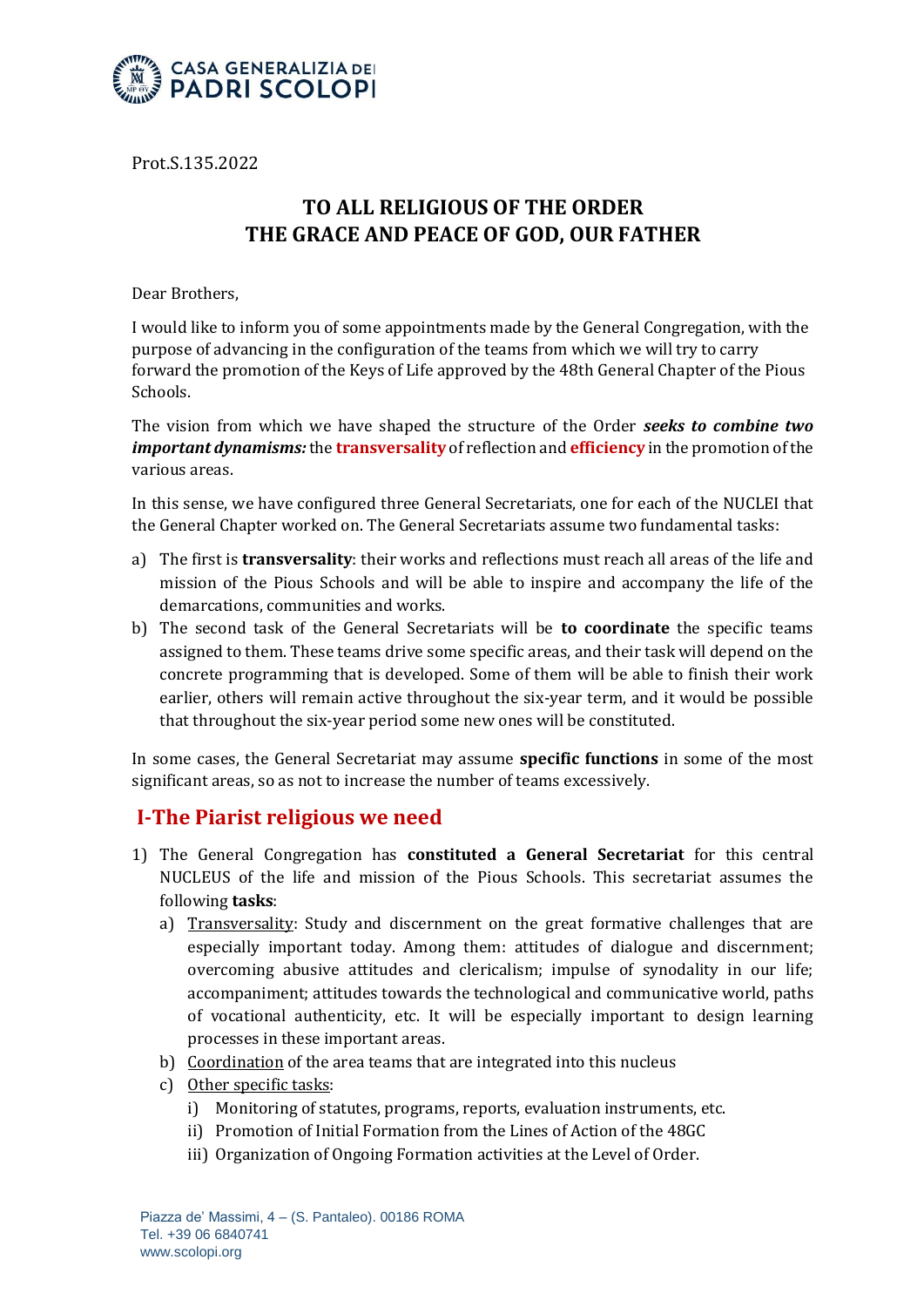

- iv) Accompaniment of Community Life, in coordination with the General Congregation, which directly assumes the Configurator Nucleus "The Centrality of Jesus Christ in our Life and Mission".
- 2) Within this Secretariat, the General Congregation has set up **three "area teams".** They are as follows:
	- a) Accompaniment team of young adult religious.
	- a) Coordinating team of the project "Pious Schools Going Forth".
	- b) Driving team of the Vocation Ministry. In this field, the General Congregation also constitutes a driving team of vocation ministry for each circumscription, reserving to the central team the mission of coordination.

#### 2) **This is the composition of each of the teams**:

- a) **General Secretariat**: Julio Alberto Álvarez ©, Juan Carlos Sevillano, Gregorio Misiura, Francisco Anaya, Zsolt Labancz, Christian Ehemba.
- b) **Adult-Youth**: Julio Alberto Álvarez ©, Alejandro Vásquez, Emmanuel Suárez, Juan Carlos Sevillano, Samson Ehemba and Félicien Mouendji.
- c) **Vocation Ministry**: Francisco Anaya ©, Daniel Toro, Ion Aranguren and Roberto Dalusung.
	- i) Europe: Ion Aranguren ©, Lehel Molnar and Martin Badiane.
	- ii) America: Daniel Toro ©, José Luis Colmenárez and Francisco Anaya.
	- iii) Africa: Adalbert Fouda ©, Prince Enmanuel Milandou and Patrick Foumane.
	- iv) Asia: Roberto Dalusung ©, Nikhil Francis, Cong Do Tu and Pedro da Cruz.
- d) **Pious Schools Going Forth**: Carles Gil © , József Urbán, Juan Pablo Anduquia, Juan Ruiz and Zsolt Labancz.

### **II-An irreplaceable Ministry**

- 1) The General Congregation has constituted a **GENERAL SECRETARIAT of MINISTRY**, which is entrusted with the promotion of four great dynamisms and the coordination of the area teams that are located within this central NUCLEUS. These are, therefore, the **functions of this secretariat**:
	- a) Transversality: Study, discernment and promotion of four great dynamisms, in all our mission platforms and in the life of the Provinces:
		- i) Calasanctian Identity and Formation
		- ii) Centrality of children and young people, attention to the poor: Quality of processes and Innovation
		- iii) Global Educational Compact
		- iv) Evangelization
	- b) Coordination of the area teams that are integrated into this nucleus

#### 2) **The area teams that we have constituted are the following**:

- a) Coordinating Team of the Network of Piarist Parishes.
- b) Calasanz Movement Coordinating Team.
- c) Coordinating Team of the Non-Formal Education and Social Action Network
- d) Continuous Prayer.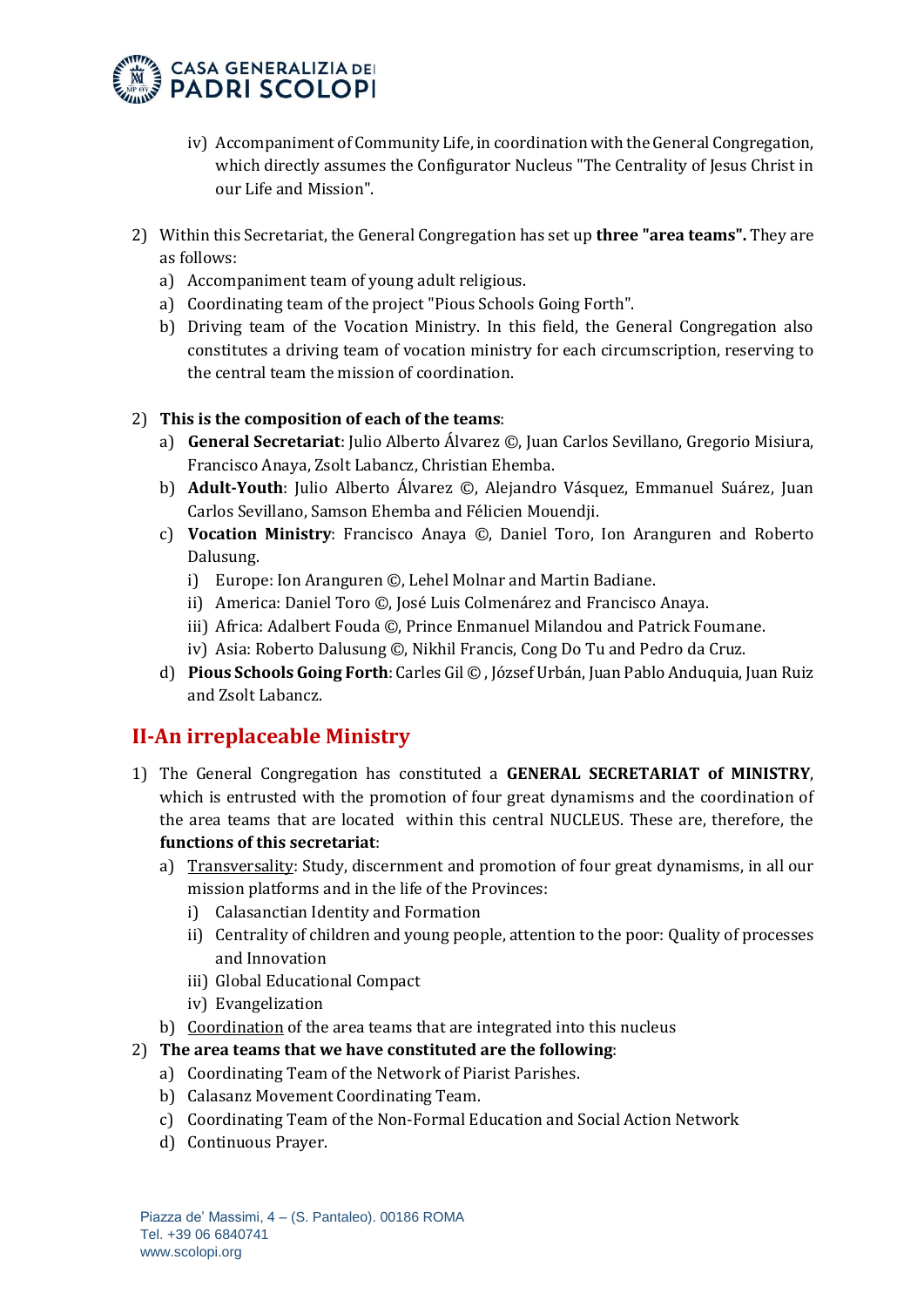

#### **3) This is the composition of the General Secretariat and the Area Teams**

- a) General Secretariat: Javier Alonso ©, Iba Claude Douadé, Sergio Conci, Gladys Cuéllar, Gloria Ruiz, Efren Mundoc, Toni Burgaya and Carles Gil.
- b) Network of Piarist Parishes: Javier Alonso ©, Enivaldo Joao de Oliveira, Godlove Ndze Chin and Fernando Luque.
- c) Non-Formal Education and Social Action Network: Joan Prat ©, Jesús Garrote, Roberto Zabalza, Daniel Velásquez, Soïne Gandaho, Kiran Kumar and María Teresa Ramírez.
- d) Calasanz Movement: Roland Markus ©, Jorge Ramírez, Santiago Gaviria, Guy Gangnon and Juan Carlos de la Riva.
- e) Continuous Prayer: The General Congregation is carrying out a process of consultations to make the most convenient decision in the coming weeks.

# **III-Construction of Pious Schools**

- 1) The General Congregation has **constituted a General Secretariat** to promote the construction of Pious Schools. This Secretariat assumes the following tasks and functions:
	- a) Transversality, including learning processes and clarification of these important aspects:
		- i) Promotion of the Piarist Presence model
		- ii) The Piarist Christian Community from the dynamics of synodality
		- iii) Piarist ministries
		- iv) The synodal journey with young people.
		- v) Interculturality and inculturation
		- vi) Synodality as the transversal axis of our life and mission
	- b) Coordination of the working groups.
	- c) Annual meeting between the General Congregation and the Council of the General Fraternity.
- 2) The following working **groups are constituted**:
	- a) Working Group "Young People and Pious Schools".
	- b) Working Group on "Interculturality and Inculturation".
	- c) Working Group on "Synodality".
- 3) This is the composition of **the Secretariat and the Teams**
	- a) General Secretariat: Emmanuel Suárez ©, Guillermo Gómez, Juan Fernando Arroyave, Jon Calleja, Jordi Vilà, Juan Carlos Gómez and József Urbán.
	- b) Working group "Jóvenes y Escuelas Pías": Jon Calleja ©, Juan González, Guilherme Freitas de Oliveira, Roberto Meak, Juan Carlos de la Riva and Jacek Wolan.
	- c) Working group on "interculturality and inculturation": József Urbán ©, Patrice Martin Sagna, Jean de Dieu Tagne, Luis Martín, Oswaldo Espinoza and Danilo Mutia.
	- d) Working group on "synodality": Jordi Vilá © , Juan Alfonso Serra, Ferran Sans, Igor Irigoyen, Tere Martínez, Lászlo Lázar.